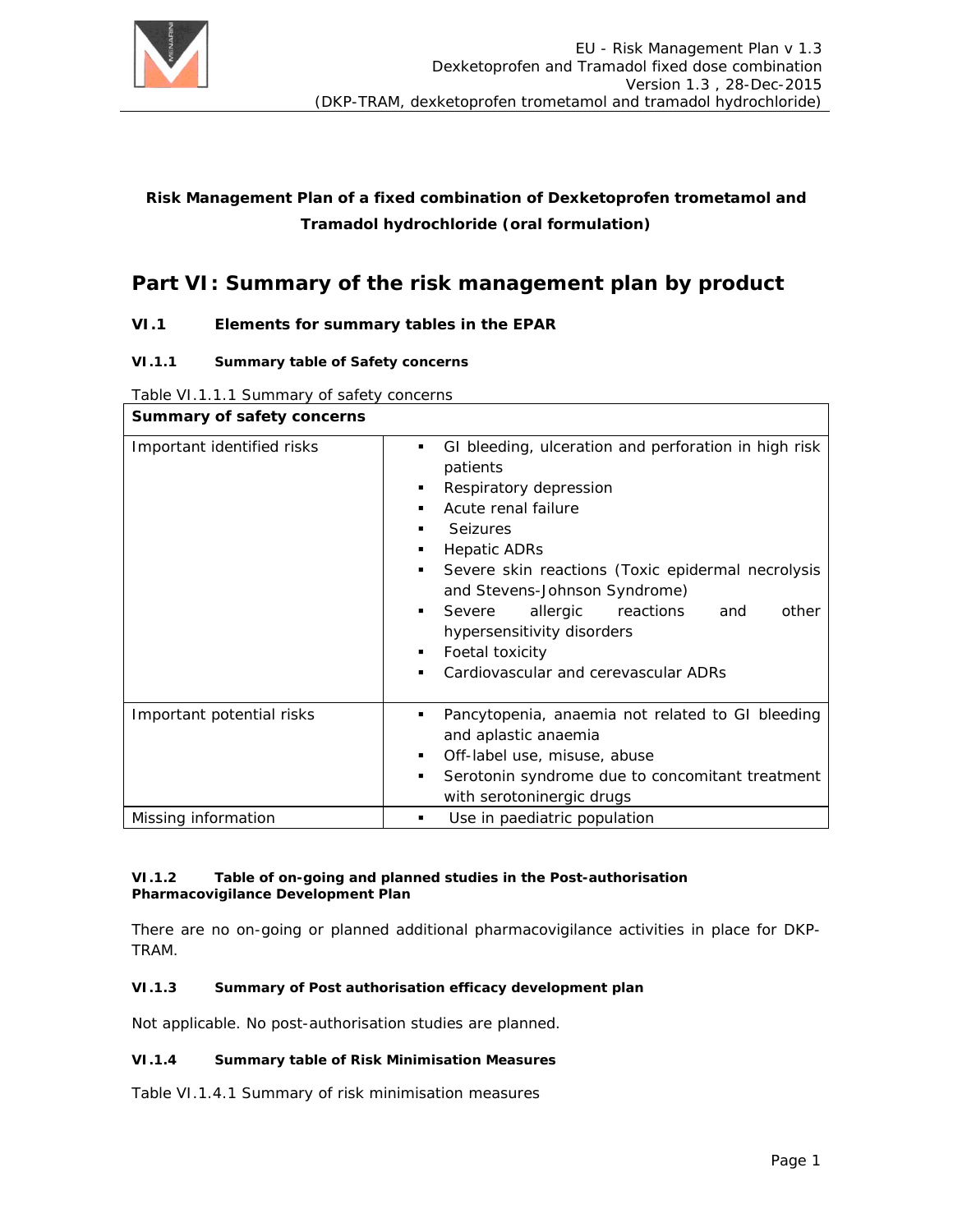

| Safety concern                                              | Routine risk minimisation measures                                                          | <b>Additional</b><br>risk<br>minimisation<br>measures |
|-------------------------------------------------------------|---------------------------------------------------------------------------------------------|-------------------------------------------------------|
| <b>Identified Risks</b>                                     |                                                                                             |                                                       |
| GI bleeding, ulceration and<br>and perforation in high risk | Wording in the following sections of the<br>SmPC:                                           | None<br>proposed                                      |
| patients                                                    | Section 4.2 Posology and method of<br>administration;                                       |                                                       |
|                                                             | Section 4.3 Contraindications;<br>Section 4.4 Special warnings and precautions<br>for use ; |                                                       |
|                                                             | Section 4.5 Interaction with other medicinal<br>products and other form of interaction;     |                                                       |
|                                                             | Section 4.8 Undesirable effects.                                                            |                                                       |
|                                                             | Wording in the following sections of the<br>PL:                                             |                                                       |
|                                                             | Section 2 What you need to know before you<br>take DKP-TRAM                                 |                                                       |
|                                                             | - Do not take DKP-TRAM;<br>- Warnings and precautions;                                      |                                                       |
|                                                             | Section 3 How to take DKP-TRAM;<br>Section 4 Possible side effects.                         |                                                       |
|                                                             | Routine pharmacovigilance monitoring and<br>literature review.                              |                                                       |
| Respiratory depression                                      | Wording in the following sections of the                                                    | <b>None</b>                                           |
|                                                             | SmPC:<br>Section 4.3 Contraindication;                                                      | proposed                                              |
|                                                             | Section 4.4 Special warnings and precautions<br>for use;                                    |                                                       |
|                                                             | Section 4.5 Interaction with other medicinal<br>products and other form of interaction;     |                                                       |
|                                                             | Section 4.8 Undesirable effects;                                                            |                                                       |
|                                                             | Section 4.9 Overdose.<br>Wording in the following sections of the                           |                                                       |
|                                                             | PL:<br>Section 2 What you need to know before you                                           |                                                       |
|                                                             | take DKP-TRAM<br>$-$ Do not take DKP-TRAM:                                                  |                                                       |
|                                                             | - Warnings and precautions;<br>Section 3 How to take DKP-TRAM.                              |                                                       |
|                                                             | Routine pharmacovigilance monitoring and<br>literature review.                              |                                                       |
| Acute renal failure                                         | Wording in the following sections of the<br>SmPC:                                           | None<br>proposed                                      |
|                                                             | Section 4.2 Posology and method of<br>administration;                                       |                                                       |
|                                                             | Section 4.3 Contraindications;<br>Section 4.4 Special warnings and precautions              |                                                       |
|                                                             | for use;                                                                                    |                                                       |
|                                                             | Section 4.5 Interactions with other medicinal<br>products and other form of interaction;    |                                                       |
|                                                             | Section 4.8 Undesirable effects.                                                            |                                                       |
|                                                             | Wording in the following sections of the<br>PL:                                             |                                                       |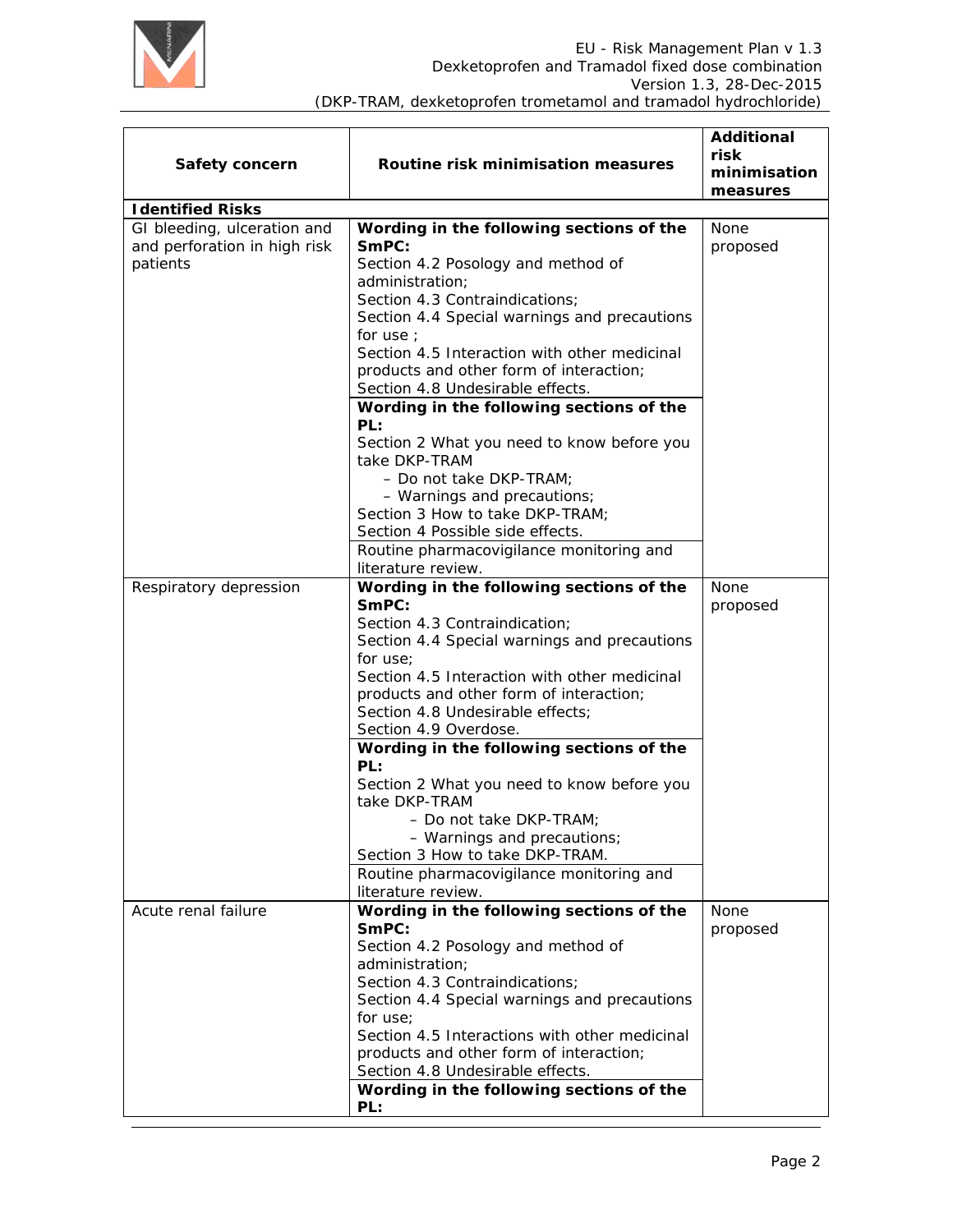

| Safety concern                                           | Routine risk minimisation measures                                                      | <b>Additional</b><br>risk<br>minimisation<br>measures |
|----------------------------------------------------------|-----------------------------------------------------------------------------------------|-------------------------------------------------------|
|                                                          | Section 2 What you need to know before you                                              |                                                       |
|                                                          | take DKP-TRAM                                                                           |                                                       |
|                                                          | - Do not take DKP-TRAM;                                                                 |                                                       |
|                                                          | - Warnings and precautions;<br>Section 4 Possible side effects.                         |                                                       |
|                                                          | Routine pharmacovigilance monitoring and<br>literature review.                          |                                                       |
| <b>Seizures</b>                                          | Wording in the following sections of the                                                | None                                                  |
|                                                          | SmPC:                                                                                   | proposed                                              |
|                                                          | Section 4.3 Contraindications;                                                          |                                                       |
|                                                          | Section 4.4 Special warnings and precautions                                            |                                                       |
|                                                          | for use;                                                                                |                                                       |
|                                                          | Section 4.5 Interaction with other medicinal<br>products and other form of interaction; |                                                       |
|                                                          | Section 4.8 Undesirable effects.                                                        |                                                       |
|                                                          | Wording in the following sections of the                                                |                                                       |
|                                                          | PL:                                                                                     |                                                       |
|                                                          | Section 2 What you need to know before you                                              |                                                       |
|                                                          | take DKP-TRAM                                                                           |                                                       |
|                                                          | - Do not take DKP-TRAM;                                                                 |                                                       |
|                                                          | - Warnings and precautions;                                                             |                                                       |
|                                                          | Section 3 How to take DKP-TRAM;                                                         |                                                       |
|                                                          | Section 4 Possible side effects.                                                        |                                                       |
|                                                          | Routine pharmacovigilance monitoring and<br>literature review.                          |                                                       |
| <b>Hepatic ADRs</b>                                      | Wording in the following sections of the                                                | None                                                  |
|                                                          | SmPC:                                                                                   | proposed                                              |
|                                                          | Section 4.2 Posology and method of                                                      |                                                       |
|                                                          | administration;                                                                         |                                                       |
|                                                          | Section 4.3 Contraindications;                                                          |                                                       |
|                                                          | Section 4.4 Special warnings and precautions                                            |                                                       |
|                                                          | for use;                                                                                |                                                       |
|                                                          | Section 4.8 Undesirable effects.                                                        |                                                       |
|                                                          | Wording in the following sections of the<br>PL:                                         |                                                       |
|                                                          | Section 2 What you need to know before you<br>take DKP-TRAM                             |                                                       |
|                                                          | - Do not take DKP-TRAM;                                                                 |                                                       |
|                                                          | - Warnings and precautions;                                                             |                                                       |
|                                                          | Section 4 Possible side effects.                                                        |                                                       |
|                                                          | Routine pharmacovigilance monitoring and<br>literature review.                          |                                                       |
| Severe skin reactions (Toxic<br>epidermal necrolysis and | Wording in the following sections of the<br>SmPC:                                       | <b>None</b><br>proposed                               |
| Stevens-Johnson                                          | Section 4.4 Special warnings and precautions                                            |                                                       |
| Syndrome)                                                | for use:                                                                                |                                                       |
|                                                          | Section 4.8 Undesirable effects.                                                        |                                                       |
|                                                          | Wording in the following sections of the<br>PL:                                         |                                                       |
|                                                          | Section 4 Possible side effects.                                                        |                                                       |
|                                                          | Routine pharmacovigilance monitoring and                                                |                                                       |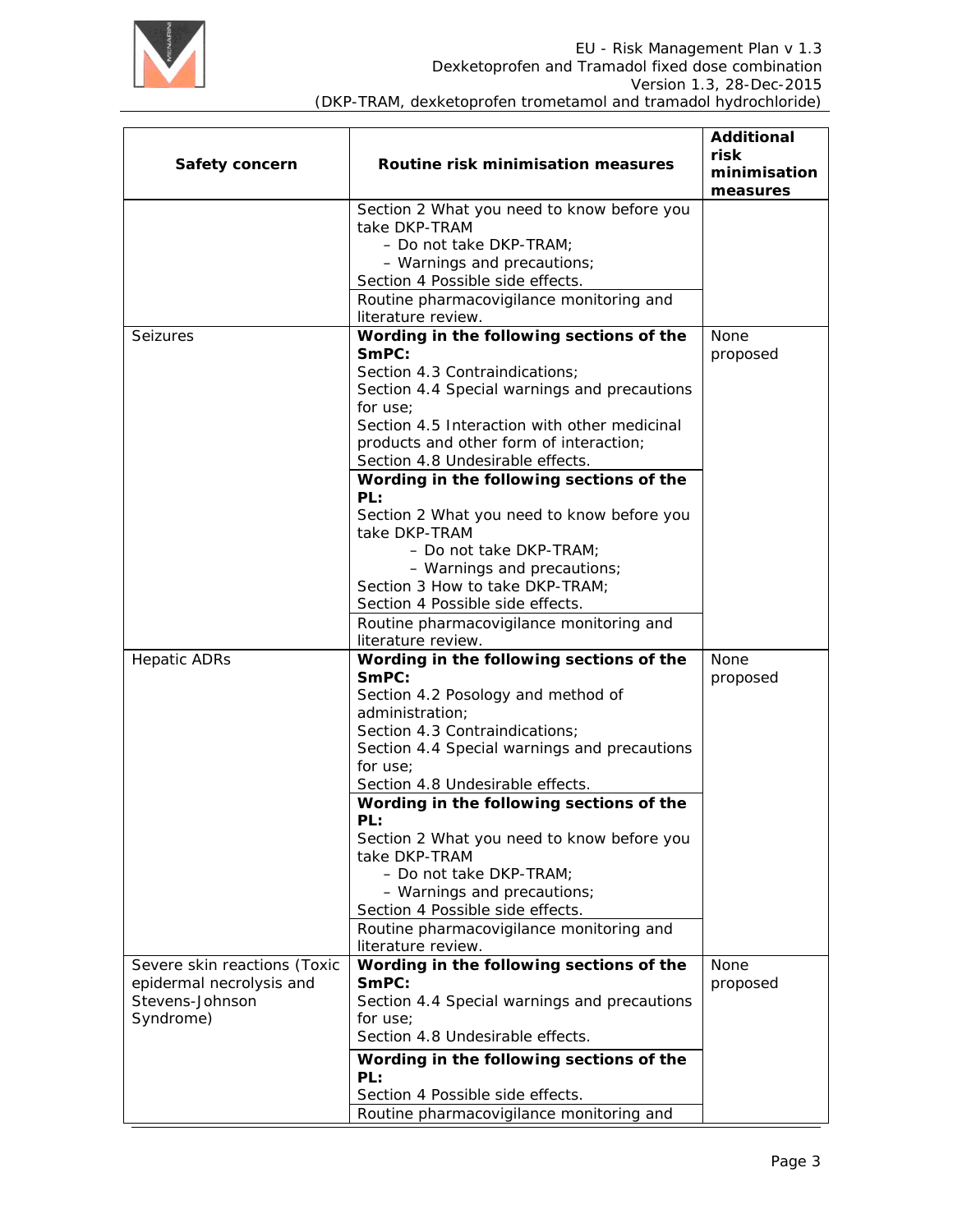

| Safety concern                                                              | Routine risk minimisation measures                                                                                                                                                                                                                                                                                                                                                                                                                                                                                                                                | <b>Additional</b><br>risk<br>minimisation<br>measures |
|-----------------------------------------------------------------------------|-------------------------------------------------------------------------------------------------------------------------------------------------------------------------------------------------------------------------------------------------------------------------------------------------------------------------------------------------------------------------------------------------------------------------------------------------------------------------------------------------------------------------------------------------------------------|-------------------------------------------------------|
|                                                                             | literature review.                                                                                                                                                                                                                                                                                                                                                                                                                                                                                                                                                |                                                       |
| Severe allergic reactions<br>and other hypersensitivity<br>disorders        | Wording in the following sections of the<br>SmPC:<br>Section 4.3 Contraindications;<br>Section 4.4 Special warnings and precautions<br>for use;<br>Section 4.8 Undesirable effects.<br>Wording in the following sections of the                                                                                                                                                                                                                                                                                                                                   | None<br>proposed                                      |
|                                                                             | PL:<br>Section 2 What you need to know before you<br>take DKP-TRAM<br>- Do not take DKP-TRAM;<br>Section 4 Possible side effects.<br>Routine pharmacovigilance monitoring and<br>literature review.                                                                                                                                                                                                                                                                                                                                                               |                                                       |
| Foetal toxicity                                                             | Wording in the following sections of the<br>SmPC:<br>Section 4.3 Contraindications;<br>Section 4.4 Special warnings and precautions<br>for use;<br>Section 4.6 Pregnancy and lactation.<br>Wording in the following sections of the<br>PL:<br>Section 2 What you need to know before you<br>take DKP-TRAM<br>Do not take DKP-TRAM;<br>$\equiv$<br>Warnings and precautions;<br>Pregnancy and breast-feeding.<br>Routine pharmacovigilance monitoring and<br>literature review.                                                                                    | None<br>proposed                                      |
| Cardiovascular and<br>cerebrovascular ADRs                                  | Wording in the following sections of the<br>SmPC:<br>Section 4.3 Contraindications;<br>Section 4.4 Special warnings and precautions<br>for use;<br>Section 4.5 Interaction with other medicinal<br>products and other forms of interaction;<br>Section 4.8 Undesirable effects.<br>Wording in the following sections of the<br>PL:<br>Section 2 What you need to know before you<br>take DKP-TRAM<br>- Do not take DKP-TRAM;<br>- Warnings and precautions;<br>Section 4 Possible side effects.<br>Routine pharmacovigilance monitoring and<br>literature review. | None<br>proposed                                      |
| <b>Potential Risks</b>                                                      |                                                                                                                                                                                                                                                                                                                                                                                                                                                                                                                                                                   |                                                       |
| Pancytopenia, anaemia not<br>related to GI bleeding and<br>aplastic anaemia | Wording in the following sections of the<br>SmPC:<br>Section 4.3 Contraindications;                                                                                                                                                                                                                                                                                                                                                                                                                                                                               | None<br>proposed                                      |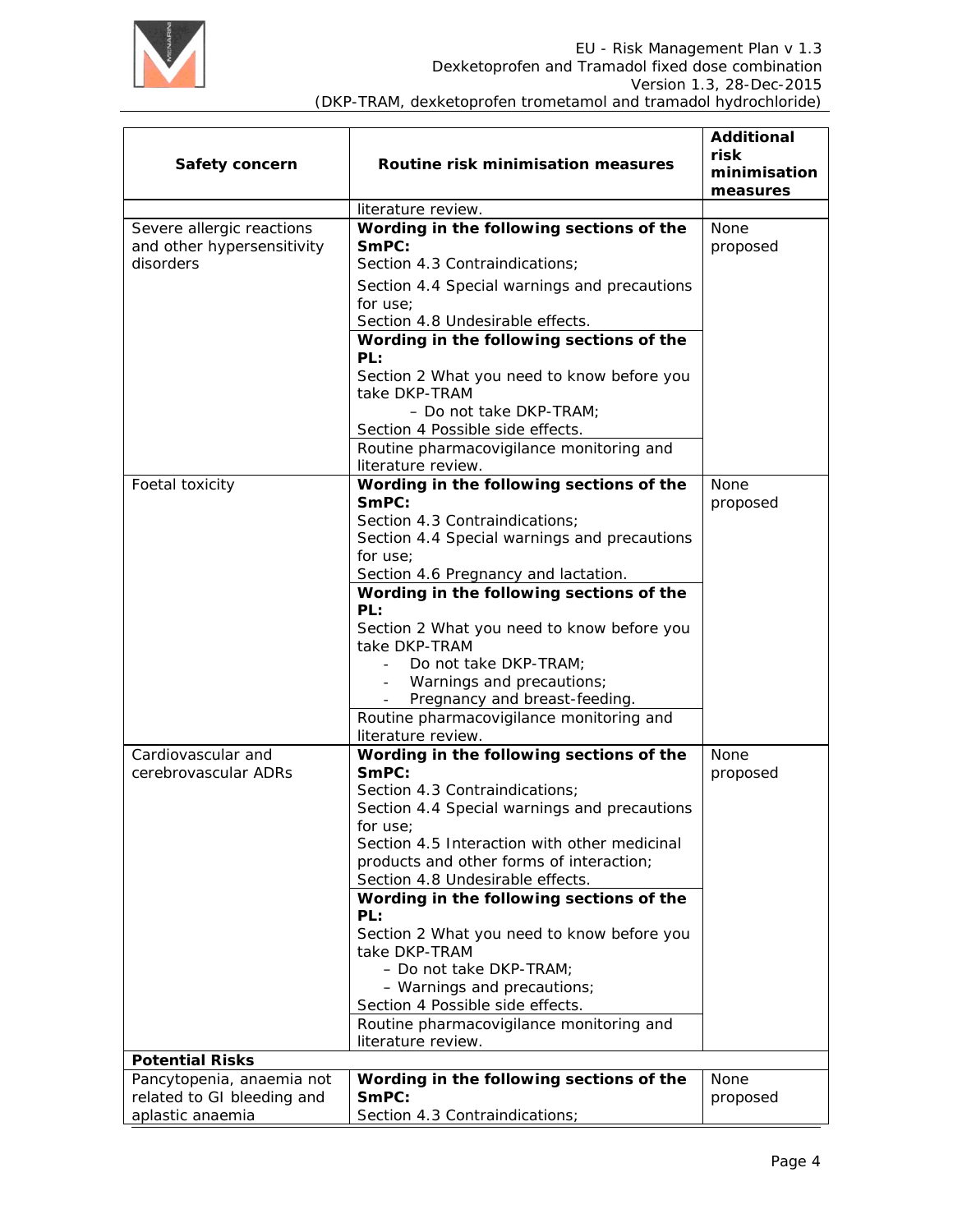

| Safety concern                  | Routine risk minimisation measures                                             | <b>Additional</b><br>risk<br>minimisation<br>measures |
|---------------------------------|--------------------------------------------------------------------------------|-------------------------------------------------------|
|                                 | Section 4.4 Special warnings and precautions                                   |                                                       |
|                                 | for use:                                                                       |                                                       |
|                                 | Section 4.5 Interaction with other medicinal                                   |                                                       |
|                                 | products and other form of interaction;<br>Section 4.8 Undesirable effects.    |                                                       |
|                                 | Wording in the following sections of the<br>PL:                                |                                                       |
|                                 | Section 2 What you need to know before you<br>take DKP-TRAM                    |                                                       |
|                                 | - Do not take DKP-TRAM;                                                        |                                                       |
|                                 | - Warnings and precautions.                                                    |                                                       |
|                                 | Routine pharmacovigilance monitoring and<br>literature review.                 |                                                       |
| Off label use, misuse, abuse    | Wording in the following section of the                                        |                                                       |
|                                 | SmPC:                                                                          | None                                                  |
|                                 | Section 4.4 Special warnings and precautions<br>for use:                       | proposed                                              |
|                                 | Section 4.8 Undesirable effects.                                               |                                                       |
|                                 | Wording in the following section of the<br>PL:                                 |                                                       |
|                                 | Section 2 What you need to know before you                                     |                                                       |
|                                 | take DKP-TRAM                                                                  |                                                       |
|                                 | - Warnings and precautions;                                                    |                                                       |
|                                 | Section 4 Possible side effects.                                               |                                                       |
|                                 | Medicinal product subject to medical                                           |                                                       |
|                                 | prescription;<br>Routine pharmacovigilance monitoring and                      |                                                       |
|                                 | literature review.                                                             |                                                       |
| Serotonin syndrome due to       | Wording in the following section of the                                        | <b>None</b>                                           |
| concomitant use with            | SmPC:                                                                          | proposed                                              |
| serotoninergic drugs            | Section 4.3 Contraindications;<br>Section 4.5 Interaction with other medicinal |                                                       |
|                                 | products and other form of interaction                                         |                                                       |
|                                 | Wording in the following section of the                                        |                                                       |
|                                 | PL:                                                                            |                                                       |
|                                 | Section 2 What you need to know before you<br>take DKP-TRAM                    |                                                       |
|                                 | - Do not take DKP-TRAM;                                                        |                                                       |
|                                 | - Warnings and precautions.                                                    |                                                       |
|                                 | Medicinal product subject to medical<br>prescription;                          |                                                       |
|                                 | Routine pharmacovigilance monitoring and                                       |                                                       |
|                                 | literature review.                                                             |                                                       |
| <b>Missing information</b>      |                                                                                |                                                       |
| Use in paediatric<br>population | Wording in the following sections of the<br>SmPC:                              | None                                                  |
|                                 | Section 4.2 Posology and method of                                             | proposed                                              |
|                                 | administration<br>Wording in the following sections of the                     |                                                       |
|                                 | PL:                                                                            |                                                       |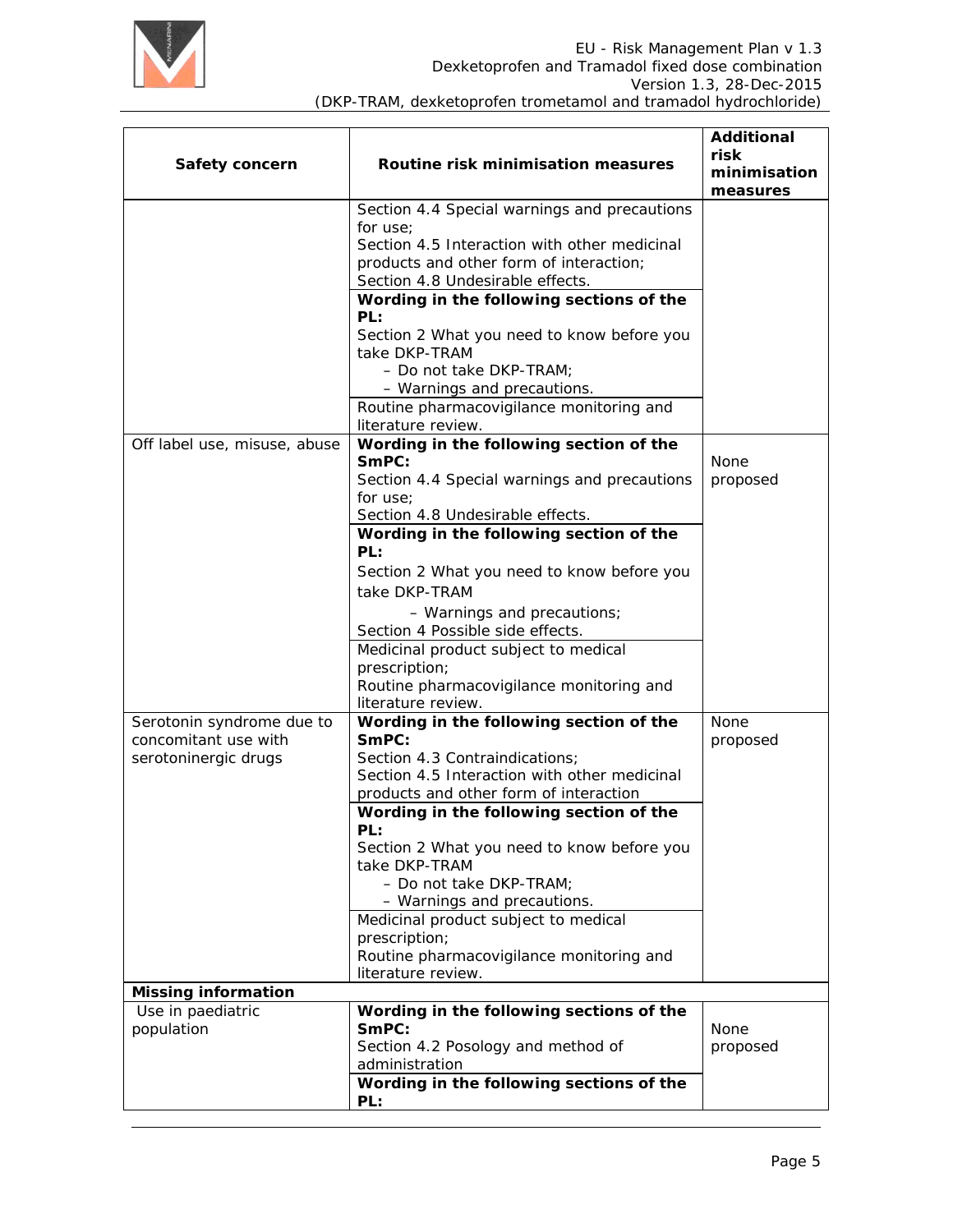

| Safety concern | Routine risk minimisation measures         | Additional<br>risk<br>minimisation<br>measures |
|----------------|--------------------------------------------|------------------------------------------------|
|                | Section 2 What you need to know before you |                                                |
|                | take                                       |                                                |
|                | - Do not take.                             |                                                |
|                | Medicinal product subject to medical       |                                                |
|                | prescription;                              |                                                |
|                | Routine pharmacovigilance monitoring and   |                                                |
|                | literature review.                         |                                                |

## **VI.2 Elements for a Public Summary**

#### **VI.2.1 Overview of disease epidemiology**

Pain can have a profound negative impact on day-to-day quality of life. Pain has a substantial association with (lack of) productivity and absenteeism. In a 2008 survey conducted across 5 European countries (UK, France, Spain, Germany, Italy), increasing severity of pain was associated with incremental reductions in the probability of being employed full-time.

In this survey a significant proportion of patients experienced moderate (59.16%) or severe (22.54%) pain in the month prior to the survey. Population prevalence of daily pain is 8.85% (moderate, 4.79%; severe, 3.47%). Prevalence increases with age, with highest rates for moderate and severe pain between 40 to 59 years of age. Prevalence is typically higher in women and individuals of lower socio-economic strata.

#### **VI.2.2 Summary of treatment benefits**

DKP-TRAM is indicated for the treatment of moderate to severe pain in adults. The efficacy of DKP-TRAM has been demonstrated in clinical trials across different pain models. A total of 696 patients were exposed to DKP-TRAM in clinical trials, whereas 1192 (dexketoprofen, 567; tramadol, 564; ibuprofen, 61) and 376 patients were exposed to active comparators or placebo, respectively.

In general, the studies were conducted in young to middle-aged males or females.

- Healthy volunteer study  $(n=35)$ : to assess the pharmacokinetics of DKP-TRAM in healthy subjects.
- Dental pain (extraction of third molar tooth, n=611). Analgesic effect after 6 hours post dose was compared for DKP-TRAM vs DKP, TRAM, placebo or ibuprofen. The DKP-TRAM combination was more effective than comparators.
- Post-operative visceral pain (abdominal hysterectomy, n=606). Analgesic effect after 6 hours post dose was compared between DKP-TRAM combinations versus DKP and TRAM administered individually. The DKP-TRAM combination was more effective than the single agents.
- Post-operative somatic pain (hip athroplasty, n=641). Analgesic effect was compared between DKP-TRAM combinations versus DKP and TRAM administered individually. The DKP-TRAM combination was more effective than the single agents.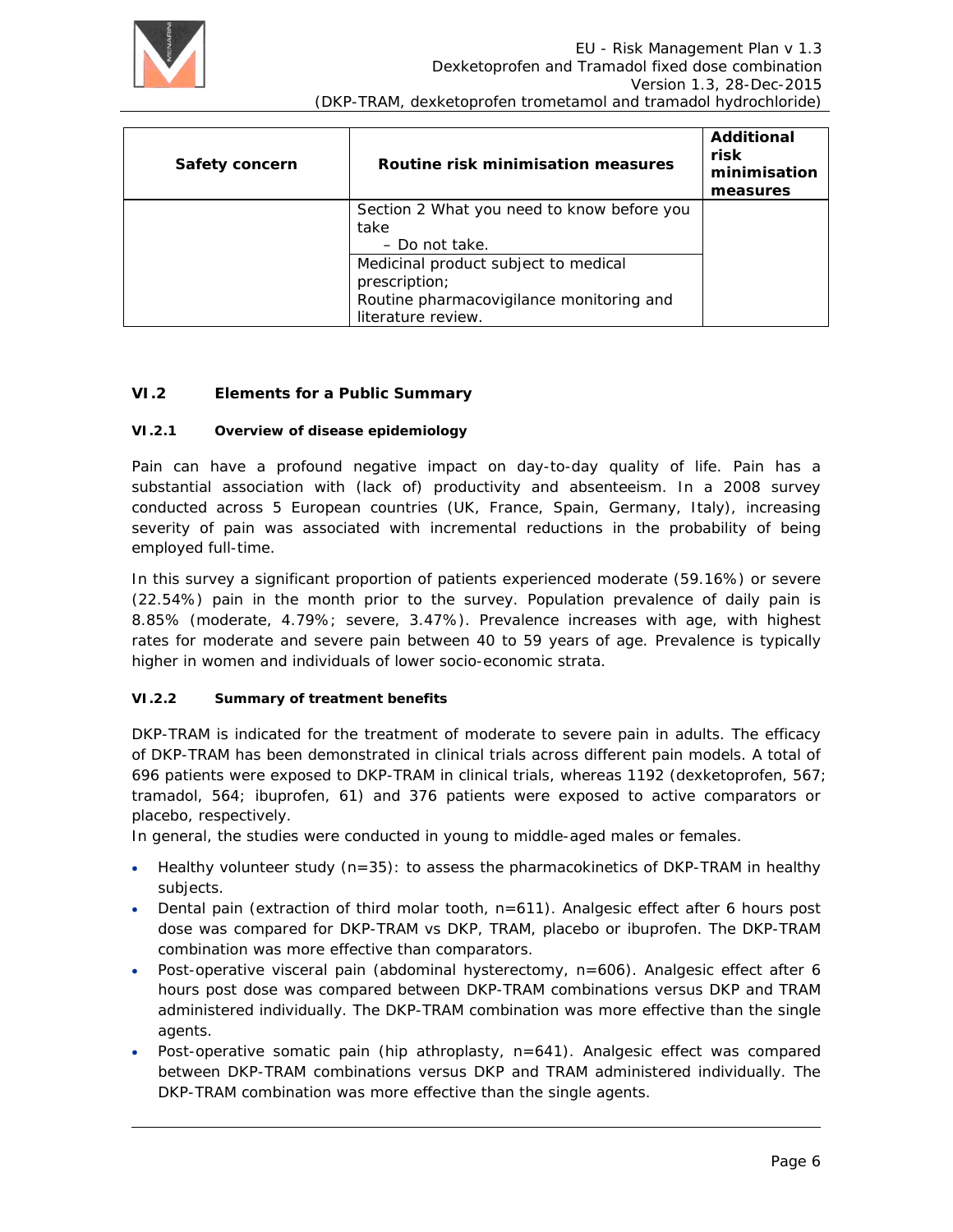

Analyses of clinical trial data suggests a favourable and clinically relevant benefit risk profile.

#### **VI.2.3 Unknowns relating to treatment benefits**

There are no element to suspect that the patients not included in clinical trials, but belonging to the target population, should not benefit of dexketoprofen-tramadol combination.

Outside the condition for wich the product is contraindicated, no experience has been collected in clinical trials on children and adolescents (but the product is indicated for adults).In elderlies and in patients with impaired liver and renal function for whom the elimination may be prolonged ,start therapy at reduced dose and close monitoring should be considered.

### **VI.2.4 Summary of safety concerns**

#### **Important identified risks**

| <b>Risk</b>           | What is known                       | Preventability                        |  |
|-----------------------|-------------------------------------|---------------------------------------|--|
| Gastric or intestinal | Peptic ulcers with or without       | The risk of these events may be       |  |
| ulceration with or    | bleeding and perforation may        | minimised by                          |  |
| without bleeding or   | occur rarely. The risk is higher    | - taking the lowest effective dose of |  |
| perforation in high   | in elderly patients, in patients    | the drug;                             |  |
| risk patients         | with<br>history<br>a<br>οf          | - restricting the duration of         |  |
|                       | gastrointestinal<br>toxicity,<br>in | treatment:                            |  |
|                       | with<br>pre-existing<br>patients    | - taking the drug soon after food;    |  |
|                       | gastric or intestinal bleeding /    | - avoiding other medicines which      |  |
|                       | perforations, and patients with     | may cause gastrointestinal            |  |
|                       | prolonged exposure to drug.         | problems                              |  |
|                       |                                     | - combining with protective agents    |  |
|                       |                                     | (e.g. misoprostol or proton pump      |  |
|                       |                                     | inhibitors)                           |  |
| Respiratory           | Respiratory depression may          | The risk of these events may be       |  |
| depression            | occur very rarely. The risk is      | minimised by                          |  |
|                       | higher in patients with other       | - taking the lowest effective dose of |  |
|                       | lung or brain diseases or           | the drug;                             |  |
|                       | those receiving other               | - restricting the duration of         |  |
|                       | medications for pain or for         | treatment                             |  |
|                       | psychiatric treatment.              | - avoiding other medicines or         |  |
|                       |                                     | situations which may cause            |  |
|                       |                                     | respiratory depression                |  |
|                       |                                     | -contraindicating in "Severe          |  |
|                       |                                     | respiratory depression"               |  |
| Kidney related        | Kidney injury and dysfunction       | The risk of these events may be       |  |
| adverse events        | have been reported rarely           | minimised by:                         |  |
|                       |                                     | - taking the lowest effective dose of |  |
|                       |                                     | the drug;                             |  |
|                       |                                     | - restricting the duration of the     |  |
|                       |                                     | treatment;                            |  |
|                       |                                     | - drinking an adequate amount of      |  |
|                       |                                     | water during the treatment;           |  |
|                       |                                     | - avoiding other medicines which      |  |
|                       |                                     | may cause nephrotoxicity              |  |
| Seizures              | Convulsions may occur very          | The risk of these events may be       |  |
|                       | rarely. The risk is higher in       | minimised by                          |  |

Table VI.2.4.1 Summary of important identified risks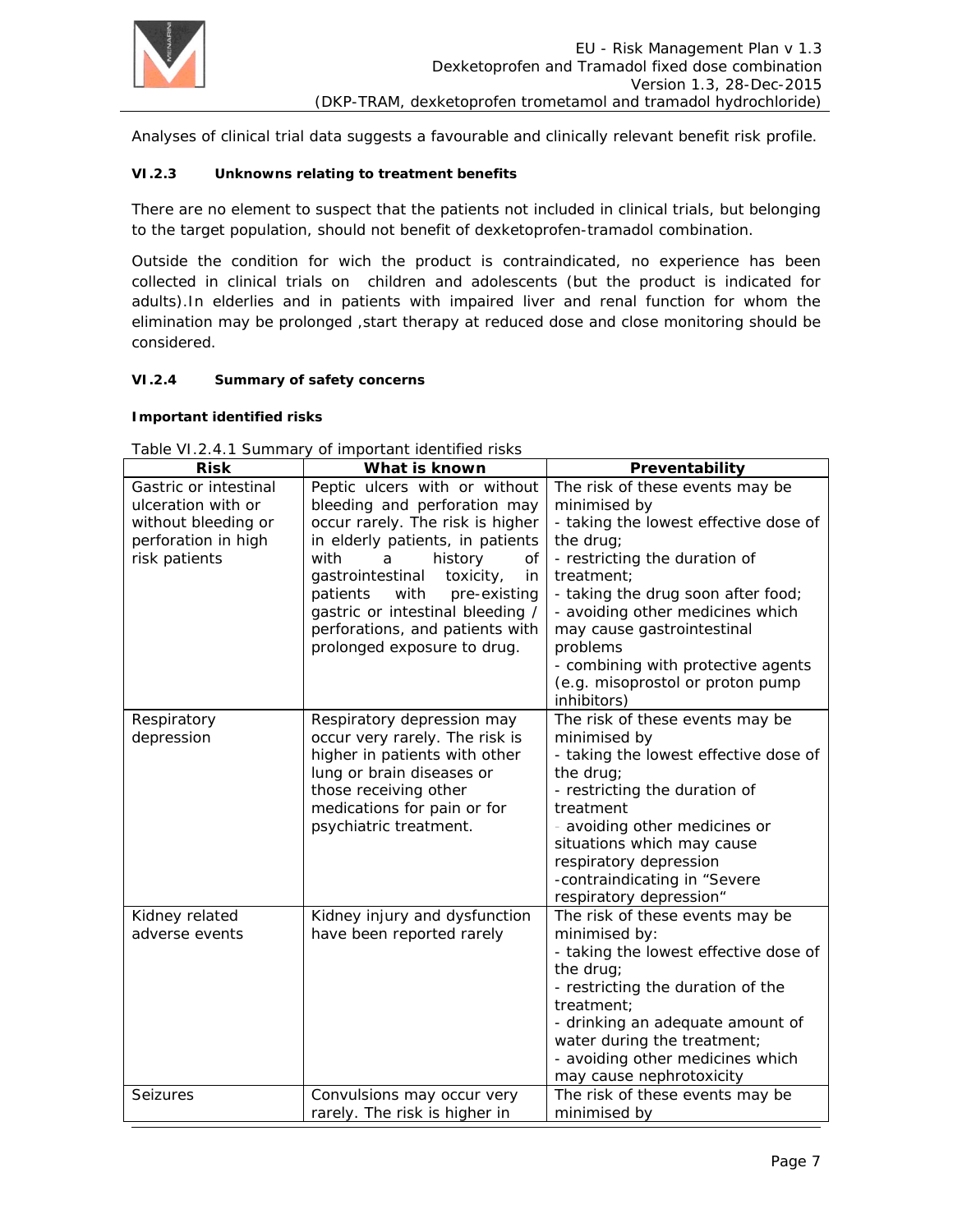

| <b>Risk</b>                                                | What is known                                                                                                                                                                  | Preventability                                                                                                                                                                                                                                                                                                                                      |
|------------------------------------------------------------|--------------------------------------------------------------------------------------------------------------------------------------------------------------------------------|-----------------------------------------------------------------------------------------------------------------------------------------------------------------------------------------------------------------------------------------------------------------------------------------------------------------------------------------------------|
|                                                            | patients with pre-existing<br>seizure disorder, and those<br>receiving medications for<br>psychiatric treatment                                                                | - not administering the products in<br>patients with epilepsy not<br>adequately controlled by treatment<br>(contraindication)<br>- taking the lowest effective dose of<br>the drug;<br>- restricting the duration of<br>treatment                                                                                                                   |
| Liver related adverse<br>events                            | Liver related adverse reactions<br>may occur rarely.<br>Severity is typically mild<br>(altered liver function tests),<br>but rare cases of liver failure<br>have been reported | The risk of these events may be<br>minimised by:<br>- the product must not be<br>administered in patients with<br>severely impaired hepatic function<br>(contraindication)<br>- taking the lowest effective dose of<br>the drug;<br>- restricting the duration of the<br>treatment;<br>- avoiding other medicines which<br>may cause liver problems |
| Serious skin reactions                                     | Most skin reactions associated<br>with DKP-TRAM are mild. Very<br>rare serious skin reactions<br>(that may have serious<br>complications) have been<br>reported.               | Discontinue the medication in case<br>of skin rash, lesions in the mouth,<br>genitalia, or any sign of allergy.                                                                                                                                                                                                                                     |
| Rapid swelling of<br>skin, mouth, larynx<br>and tongue     | Very rare events have been<br>reported. Though typically<br>mild, these reactions may<br>have serious consequences<br>depending on the affected<br>sites.                      | Discontinue the medication in case<br>of skin, mouth, tongue swelling or<br>in case of increasing difficulty in<br>breathing                                                                                                                                                                                                                        |
| Congenital anomalies<br>or toxicity on<br>nursling)        | DKP-TRAM should not be<br>taken in pregnancy due to the<br>(minimal) risk of congenital<br>anomalies and in lactation<br>period                                                | The product must not be<br>administered during pregnancy and<br>lactation (contraindications).                                                                                                                                                                                                                                                      |
| Cardiac or<br>cerebrovascular<br>related adverse<br>events | DKP-TRAM may be associated<br>with a small increase in the<br>risk of arterial thrombotic<br>events (for example<br>myocardial infarction or<br>stroke).                       | The risk of these events may be<br>minimised by<br>- taking the lowest effective dose of<br>the drug;<br>- restricting the duration of<br>treatment                                                                                                                                                                                                 |

#### **Important potential risks**

Table VI.2.4.2 Summary of important potential risks

| <b>Risk</b>                     | What is known                                         |
|---------------------------------|-------------------------------------------------------|
| Decreased number of red         | DKP-TRAM may very rarely induce bone marrow toxicity, |
| blood cells (RBCs), white blood | leading to decrease in the number of RBCs, WBCs and   |
| cells (WBCs) and decreased      | decreased function of the blood clotting mechanism.   |
| function of blood clotting      |                                                       |
| mechanism                       |                                                       |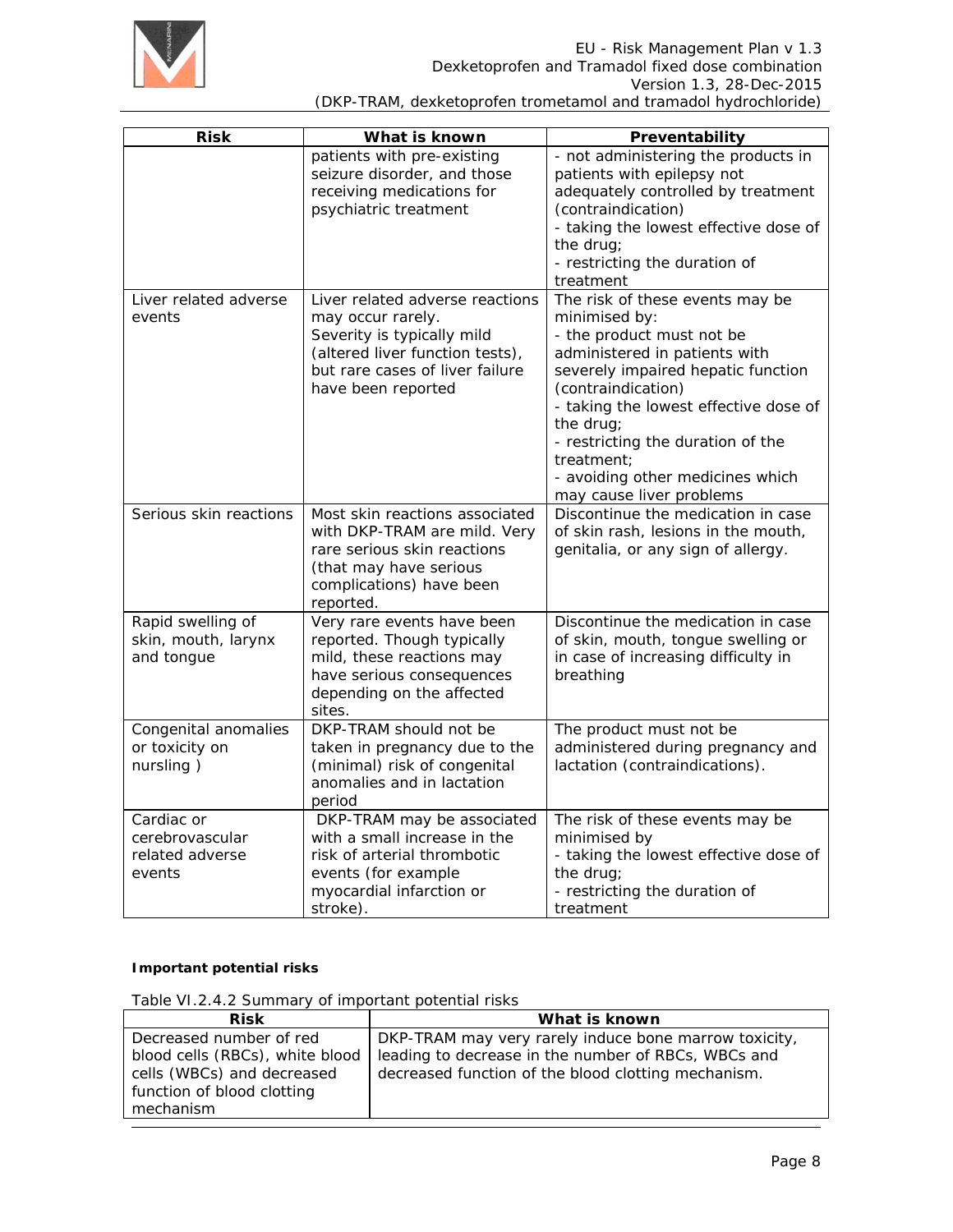

| <b>Risk</b>                                                                                                      | What is known                                                                                                                                                                                                                                                                                                                                                                                                                                                                                                                                                                                 |
|------------------------------------------------------------------------------------------------------------------|-----------------------------------------------------------------------------------------------------------------------------------------------------------------------------------------------------------------------------------------------------------------------------------------------------------------------------------------------------------------------------------------------------------------------------------------------------------------------------------------------------------------------------------------------------------------------------------------------|
| Off label use, misuse, abuse                                                                                     | On long-term use, tolerance, psychic and physical<br>dependence may develop.                                                                                                                                                                                                                                                                                                                                                                                                                                                                                                                  |
|                                                                                                                  |                                                                                                                                                                                                                                                                                                                                                                                                                                                                                                                                                                                               |
| Severe effects on nervous<br>system (serotoninergic<br>syndrome) during the<br>concomitant use of other<br>drugs | Serotonin syndrome (Confusion, Rapid heart rate and high<br>blood pressure, Dilated pupil, Loss of muscle coordination<br>or twitching muscles, Muscle rigidit, Heavy sweating,<br>Diarrhea, Headache, Shivering, Goose bumps) can occur<br>with concomitant use of some drugs wich act on the<br>nervous system and increase the serotonin levels such as<br>selective serotonin reuptake inhibitors (SSRIs), serotonin-<br>norepinephrine reuptake inhibitors (SNRIs), MAO inhibitors,<br>tricyclic antidepressants and mirtazapine). Severe<br>serotonin syndrome can be life-threatening. |

#### **Missing information**

Table VI.2.4.3 Summary of Missing information

| Risk                         | What is known                                              |
|------------------------------|------------------------------------------------------------|
| Adverse events in paediatric | DKP-TRAM has not been studied in children and adolescents  |
| population                   | and must not be taken in the paediatric population.        |
|                              | However, data on use of dexketoprofen and tramadol (single |
|                              | agents) in children suggests that DKP-TRAM may have a      |
|                              | similar safety profile in children as in adults.           |

#### **VI.2.5 Summary of risk minimisation measures by safety concern**

Information about the above mentioned safety concerns are reported in the section 4.3, 4.4, 4.5, 4.6, 4.8 of the DKP-TRAM's proposed SmpC and in the respective section of the package leaflet. This drug has no additional risk minimisation measures

#### **VI.2.6 Planned post authorisation development plan**

Not applicable.

No studies are currently planned.

#### **VI.2.7 Summary of changes to the Risk Management Plan over time**

 A summary of most important changes to the Risk Management plans over time are described in Table VI.2.7.1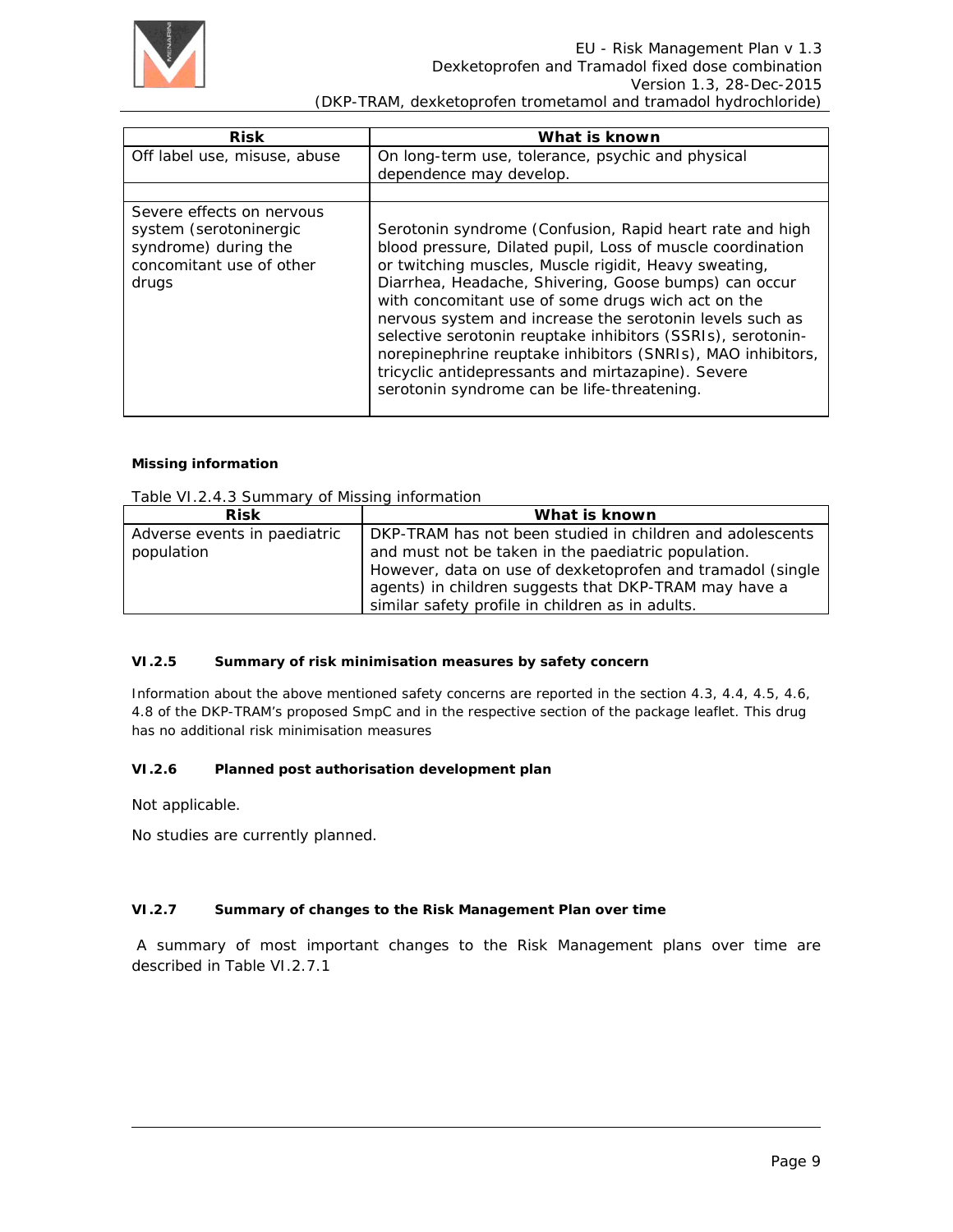

### Table VI.2.7.1

| <b>Version</b> | Date        | <b>Safety concerns</b>                                                                                                                                                                                                       | Comment |
|----------------|-------------|------------------------------------------------------------------------------------------------------------------------------------------------------------------------------------------------------------------------------|---------|
| V1.1           | 08-Sep-2015 | The Important identified risk "GI haemorrhage<br>and perforation in high risk patients" has been<br>renamed in " GI bleeding, ulceration and<br>perforation"                                                                 |         |
|                |             | The Important identified risk "Epilepsy" has been<br>renamed in "Seizure"                                                                                                                                                    |         |
|                |             | The Important identified risk "Hepatic events" has<br>been renamed in "Hepatic ADRs".                                                                                                                                        |         |
|                |             | The Important identified risk "Toxic epidermal<br>necrolysis and Stevens-Lohnson Syndrome" has<br>been renamed in "Severe skin reaction (Toxic<br>epidermal necrolysis and Stevens-johnson<br>Syndrome)"                     |         |
|                |             | The followings Important identified risks have<br>been delated: "Angioedema", "ADRs following<br>long term use", "Foetal toxicity", "Other bleedings<br>events", "Other gastrointestinal events".                            |         |
|                |             | The followings Important identified risks have<br>been inserted: "Severe allergic reactions and<br>other hypersensitivity disorders", "Use during<br>pregnancy and lactation", "Cardiovascular and<br>cerebrovascular ADRs". |         |
|                |             | The Important potential risk "Cardiac events" has<br>been deleted".                                                                                                                                                          |         |
|                |             | The Important potential risk "Pancytopenia,<br>anaemia not related to GI bleeding and aplastic<br>anaemia" has been renamed in "Pancytopenia,<br>anaemia not related to GI bleeding".                                        |         |
|                |             | The Important potential risk "Ocular events" has<br>been renamed in "retinic phototoxicity".                                                                                                                                 |         |
|                |             | The Important potential risk "Serotonin<br>syndrome" has been inserted.                                                                                                                                                      |         |
|                |             | The Missing information "ADRs in paediatric<br>population" has been renamed in "Use in<br>children".                                                                                                                         |         |
|                |             |                                                                                                                                                                                                                              |         |